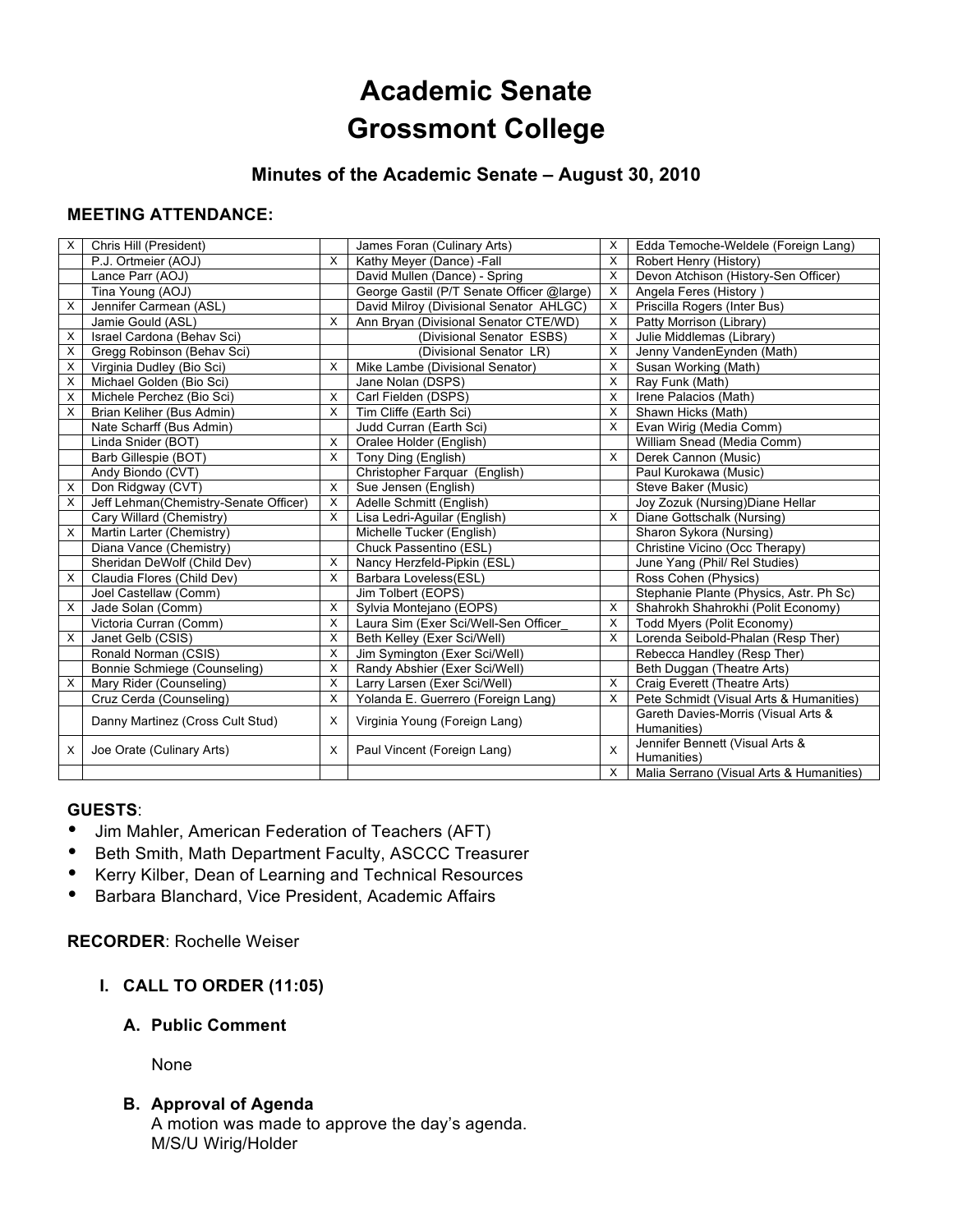#### **C. Approval of Minutes from May 17, 2010**

A motion was made to approve the minutes from May 17, 2010. Chris noted there was a typing error to be corrected. M/S/U Atchison/Morrison

#### **II. PRESIDENT'S REPORT**

#### **A. Announcements**

Chris began by announcing that room 65-660 would be the meeting place for the Academic Senate for the approximately the next 18 months. Chris then reviewed the Academic Senate Website and the information available there. Chris noted that the Sabbatical Leave process workshops would be coming up and that the senators would be receiving an e-mail from her and Mike Wangler, Cuyamaca College Academic Senate President, regarding the workshops.

Chris requested that the Senators please sign in, as well as review the sign-in sheet and forward any corrections to Rochelle.

Chris then reviewed the process for drop rosters. She noted that it was necessary to use the census drop roster first, but after it had been used the instructor drop roster will be available for additional roster corrections. A discussion followed regarding the waitlist process and the drop for non-payment process.

Chris announced that due to vandalism on campus gates will be installed sometime in the near future to prevent people from driving on campus during late night hours. The gates will be installed in three different areas; the entrance to the road that follows the perimeter of the college along I-125, the main avenue at the front of campus, and at the road that goes to the west side of the college. The gates will be closed between 11:00pm – 5:00am and during campus closures, holidays, emergencies, etc. Public Safety will coordinate the closures to accommodate off-campus field trips, athletic events, rehearsals and any special events. It was noted that the Public Safety dispatch office is available 24hours and that the office does have dispatch that is directly connected to El Cajon Police Department.

Chris announced that the deadline for Part-Time Faculty to complete their Professional Development hours has been extended to the  $12<sup>th</sup>$  week of the semester. This allows more time and more opportunities for Part-Time Faculty to complete their hours. It was noted that the change applies to the current semester.

## **B. Welcome New College Administrators**

Chris introduced and welcomed the new members of the college Administration: Kerry Kilber, the new Dean of Learning and Technical Resources and Barbara Blanchard, the new Vice President of Academic Affairs. She noted that Steve Baker, who had been acting Dean of Arts, Language and Communication, was now the permanent dean of the division. Barb expressed her appreciation for the help she received in becoming familiar with Grossmont College (GC). She noted she was impressed with both the program review process and the planning process and was excited to be part of GC.

## **C. Introduction to the Academic Senate**

Chris began by asking the Senators to introduce themselves, briefly give the department they represent and if they are a new Senator or not. Chris then reviewed the handout that was given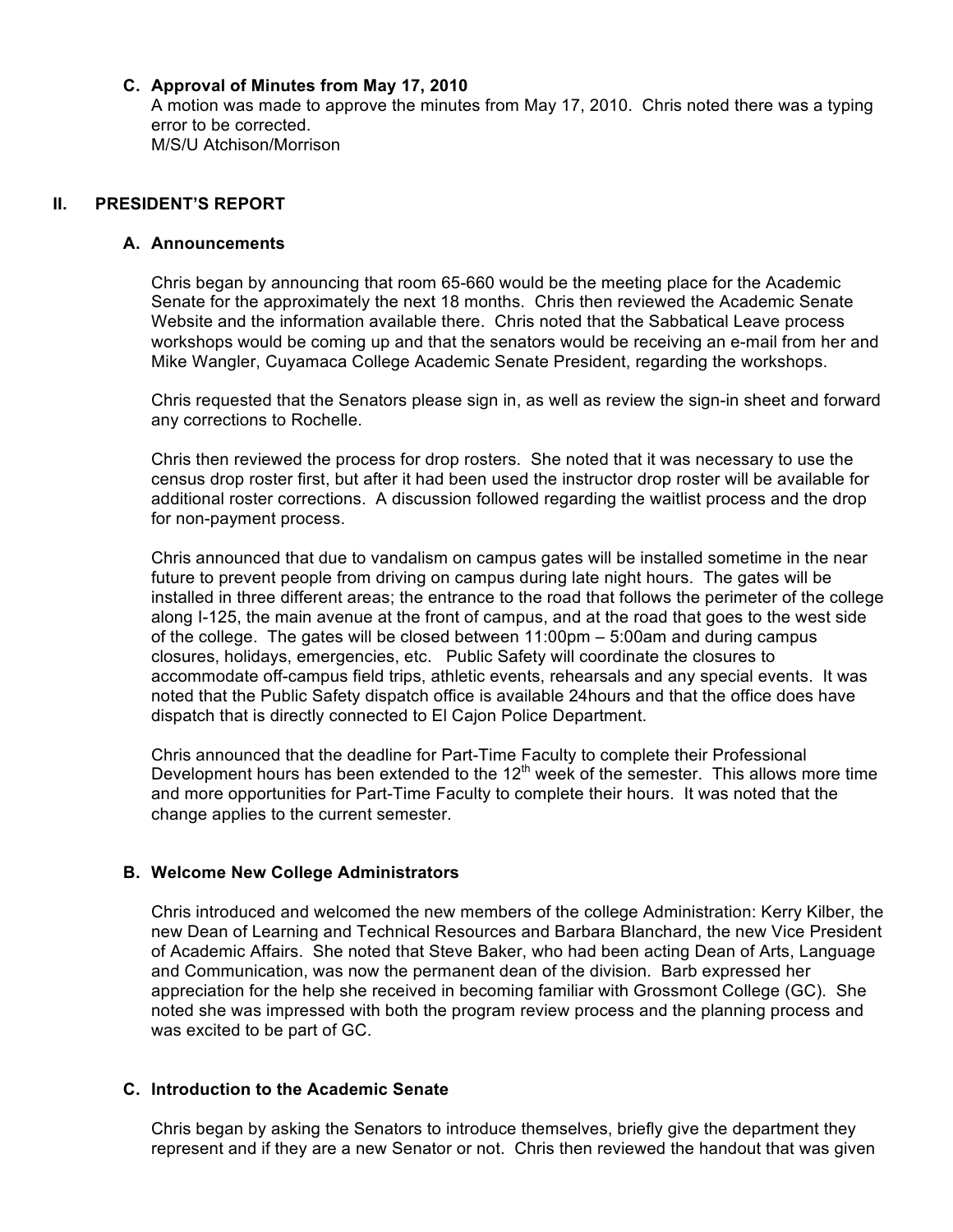to the new Senators, it included the following: the Senate's role and responsibilities, the "10 + 1", as well as Robert's Rules of Order, and other items to consider when the Senate meets. Chris then reviewed the composition of the Senate agenda and explained what each item on the agenda was and the typical procedure for each; updates, committee reports, items to be voted on, and information items.

Chris then reviewed some of the items that will be coming to the Senate in the coming year: continued work on BP/AP 4300-Instructional Field Trips, request for Committee participants, a Resolution of Appreciation for the college services that participated in the move to the modular village, pre-requisite requirements, SLO processes, and the elections for the President and Senate Officers were some of the items mentioned. Chris noted the election for the Academic Senate President would take place in October, this would allow the incoming President to shadow Chris until June when that person would take office. Chris noted that in the Spring the committee for the next accreditation self study would be forming in order to be trained and ready for the next site visit in 2013. One item discussed was the online instructor qualification process and procedures for online classes. It was noted that the Distance Education Subcommittee as well as TTLC would be working on these items prior to a discussion in the Senate.

## **D. Part-Time Senator Elections**

Chris introduced the Part-Time Divisional Senators that were elected at the Division meetings during Flex week. They are; David Milroy, Arts, Languages and Communication; Ann Bryan, Career Technical Education/Workforce Development; Mike Lambe, Math, Natural Sciences, Exercise Science and Wellness. Chris explained that some confusion had occurred regarding the Part-Time election in the English, Social and Behavioral Science Department and that a discussion on the election would be taking place.

## **E. Budget and Legislative Update**

Chris began by reviewing the Legislative Alert attachment; she noted that SB1440 in particular had advanced to be signed by the Governor. Chris noted that SB 1440 requires the CSU schools to accept community college transfer students who have completed a transfer degree in a junior status. Chris then reviewed the degree requirements. It was noted that it is not required that GC change any current degrees, but could be an additional degree to offer. Beth Smith noted that streamlining the transfer process is viewed as a positive for students. She reported that there is a large collaboration between the community colleges and the CSU system to work out the details of some common degree requirements. It is hoped that the details can be worked out at the state level to create continuity and ease in developing local degrees. It was noted that, with the current University Studies degree that GC offers, the CSU Transfer Degree should not be too difficult to put together. Chris noted that there would be continued discussion regarding this item and that it was an added benefit that Beth was involved in the talks with CSU.

Chris noted that the attachment included other Bills that were currently being reviewed by the legislature.

## **F. Planning Process Update**

Chris asked the Senators to pick up the "P.I.E" wallet cards and to share the concept with their constituents; she explained that the process of Planning, Implementation, and Evaluation, is a concept that applies not only to the planning process, but is a reflection of what we do in teaching.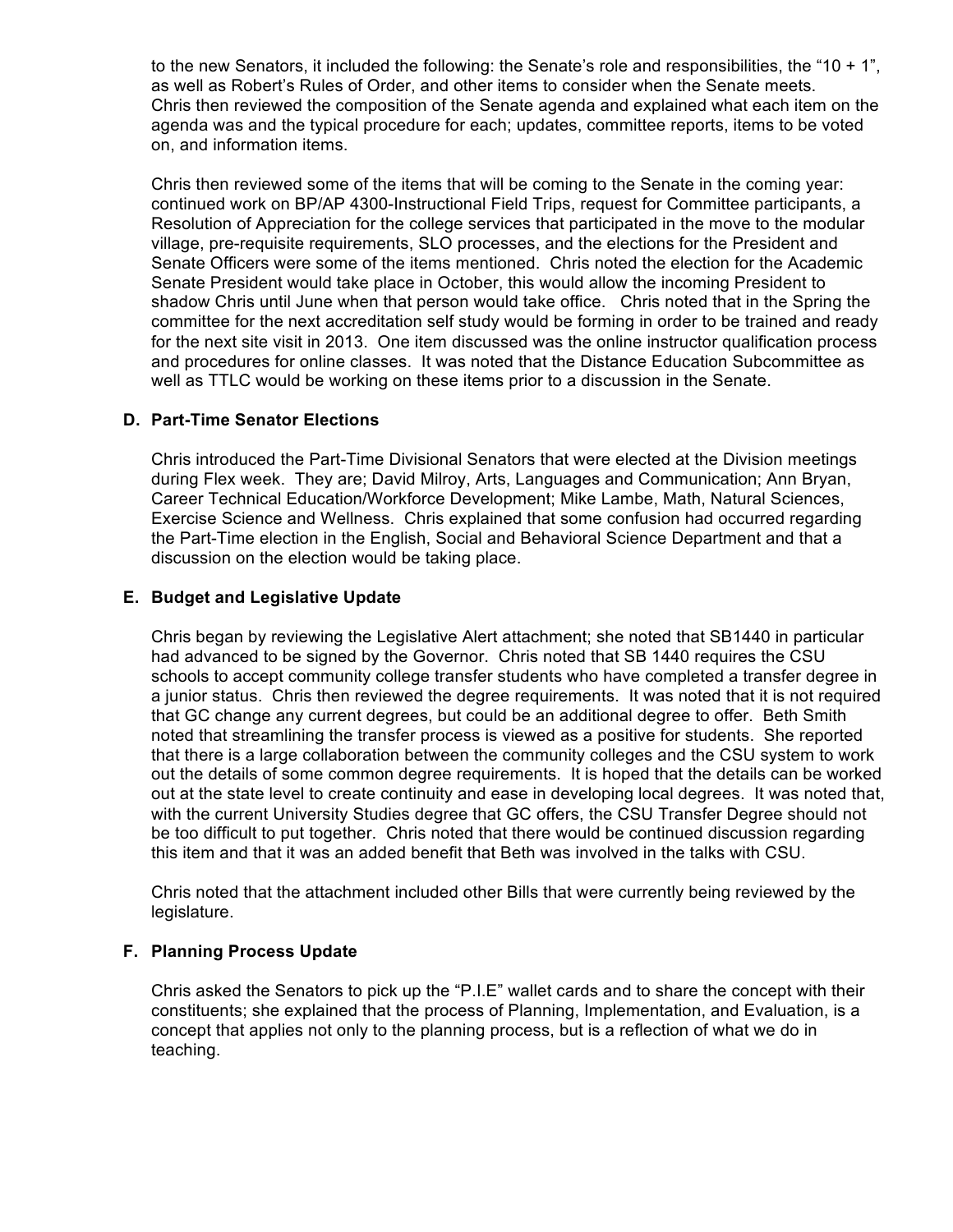## **G. ESL Assessments**

Chris began by noting she would be having both Beth Smith and Mary Rider speak regarding the current ESL situation on campus and share some experiences from the classroom. Chris noted that a task force would be forming to help tackle the issues.

Mary began by reporting that 438 ESL assessments had been given over 7 sessions and that 95% of those tested were at a 70-80% level. Mary noted that there were probably many more ESL students who had not participated in the assessments. It was reported that El Cajon was one of the largest areas of Chaldean immigration in the United States.

Beth reported on the ESL situation in the classroom noting that, due to language barriers, the students are often disruptive during class by asking their friends for explanations and help. She noted she was grateful for the information Student Services was providing to the ESL students on classroom procedures and hoped that this could be expanded to help instructors as well. Beth noted that with the help of the task force, she would hope to see improvement in the classroom. Chris re-iterated the need for the task force to help with these issues and provide long term solutions.

It was also noted that it is expected that the El Cajon area will continue to have large numbers of immigrants from Iraq. It was reported that there had been some discussion and interest in the community of the development of off-campus, community sites to help the ESL students learn the language and advance their basic skills. These sites would be separate from GC and receive funding from other avenues; so as to not impact the funding GC receives.

#### **III. COMMITTEE REPORTS**

None

#### **IV. ACTION ITEMS**

None

#### **V. INFORMATION ITEMS**

#### **A. Distinguished Faculty Process**

Chris noted the Distinguished Faculty nomination form that was attached and asked that the Senators share it with their colleagues, as it would return as an action item.

#### **B. Awards Process Timeline**

This item was deferred to the next Senate meeting to allow discussion of item C.

#### **C. Endorsement of AFT-1931-sponsored candidates for Governing Board**

Chris began by reporting she had received an e-mail asking for her endorsement, as Academic Senate President, of the AFT-sponsored candidates for the GC Governing Board. Chris reported her initial reaction was that she felt that this was not an action the Senate should take and, upon consulting both former Senate presidents and the Senate Officers Committee, her opinion remained the same. She noted the main reason for this is that the Senate is defined as the body of the faculty that consults collegially with the administration and the Governing Board and, in order to maintain this relationship effectively, the Senate should remain neutral in